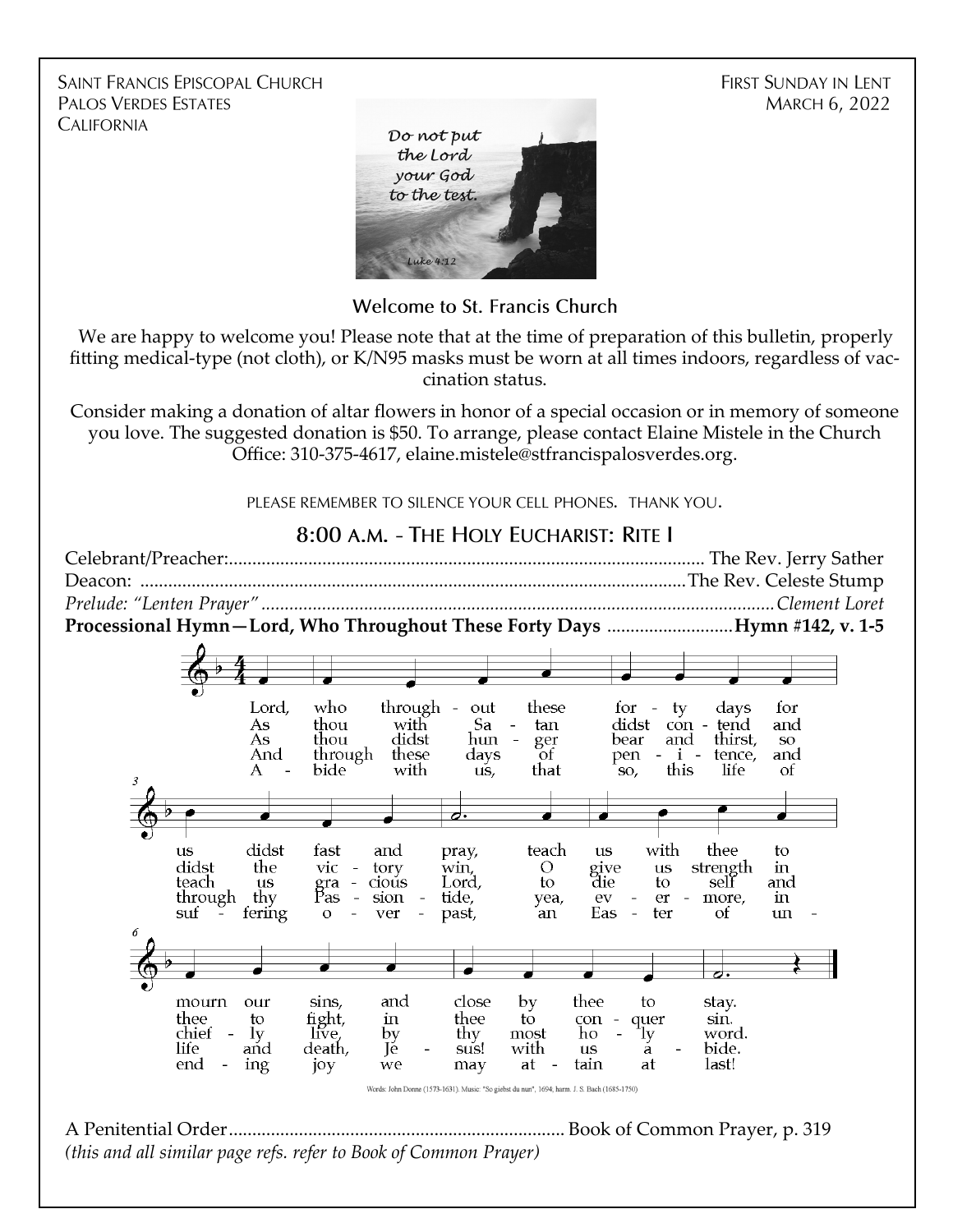

Trisagion by Alexander Archangelsky (1846-1924) Hymnal 1982 S-102

The Collect of the Day................................................................................................................. p. 166 The First Lesson ................................................................................................Deuteronomy 26:1-11

When you have come into the land that the Lord your God is giving you as an inheritance to possess, and you possess it, and settle in it, you shall take some of the first of all the fruit of the ground, which you harvest from the land that the Lord your God is giving you, and you shall put it in a basket and go to the place that the Lord your God will choose as a dwelling for his name. You shall go to the priest who is in office at that time, and say to him, "Today I declare to the Lord your God that I have come into the land that the Lord swore to our ancestors to give us." When the priest takes the basket from your hand and sets it down before the altar of the Lord your God, you shall make this response before the Lord your God: "A wandering Aramean was my ancestor; he went down into Egypt and lived there as an alien, few in number, and there he became a great nation, mighty and populous. When the Egyptians treated us harshly and afflicted us, by imposing hard labor on us, we cried to the Lord, the God of our ancestors; the Lord heard our voice and saw our affliction, our toil, and our oppression. The Lord brought us out of Egypt with a mighty hand and an outstretched arm, with a terrifying display of power, and with signs and wonders; and he brought us into this place and gave us this land, a land flowing with milk and honey. So now I bring the first of the fruit of the ground that you, O Lord, have given me." You shall set it down before the Lord your God and bow down before the Lord your God. Then you, together with the Levites and the aliens who reside among you, shall celebrate with all the bounty that the Lord your God has given to you and to your house.

| $\mathbf{H}$ |  |
|--------------|--|

The word is near you,

on your lips and in your heart"

(that is, the word of faith that we proclaim); because if you confess with your lips that Jesus is Lord and believe in your heart that God raised him from the dead, you will be saved. For one believes with the heart and so is justified, and one confesses with the mouth and so is saved. The scripture says, "No one who believes in him will be put to shame." For there is no distinction between Jew and Greek; the same Lord is Lord of all and is generous to all who call on him. For, "Everyone who calls on the name of the Lord shall be saved."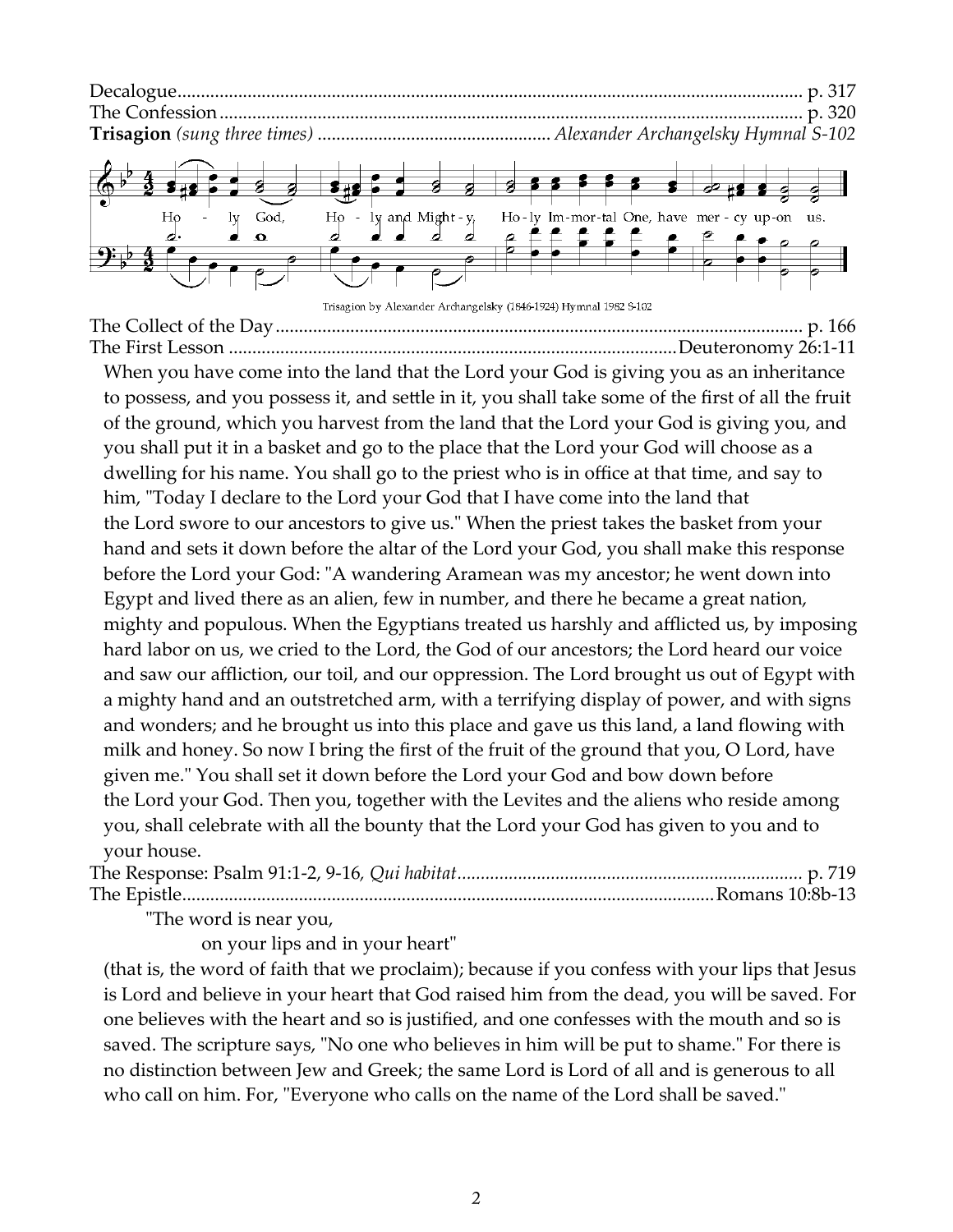The Holy Gospel .................................................................................................................Luke 4:1-13

After his baptism, Jesus, full of the Holy Spirit, returned from the Jordan and was led by the Spirit in the wilderness, where for forty days he was tempted by the devil. He ate nothing at all during those days, and when they were over, he was famished. The devil said to him, "If you are the Son of God, command this stone to become a loaf of bread." Jesus answered him, "It is written, 'One does not live by bread alone."

Then the devil led him up and showed him in an instant all the kingdoms of the world. And the devil said to him, "To you I will give their glory and all this authority; for it has been given over to me, and I give it to anyone I please. If you, then, will worship me, it will all be yours." Jesus answered him, "It is written,

'Worship the Lord your God,

and serve only him.'"

Then the devil took him to Jerusalem, and placed him on the pinnacle of the temple, saying to him, "If you are the Son of God, throw yourself down from here, for it is written,

'He will command his angels concerning you,

to protect you,'

## and

'On their hands they will bear you up,

so that you will not dash your foot against a stone.'"

Jesus answered him, "It is said, 'Do not put the Lord your God to the test.'" When the devil had finished every test, he departed from him until an opportune time. The Sermon........................................................................................................ The Rev. Jerry Sather The Nicene Creed ........................................................................................................................ p. 327 The Prayers of the People .......................................................................................................... p. 328 The Peace....................................................................................................................................... p. 332 Welcome and Announcements Offertory Prayer All things come of thee O Lord, and of thine own have we given thee The Great Thanksgiving ............................................................................................................. p. 333 *The clergy will carry the Sacrament to anyone in the congregation who is unable to come forward for Holy Communion. Please inform one of the ushers if you would like to be served at your seat. Gluten-free Communion wafers are now carried alongside regular wafers at Holy Communion. If you require one of these, simply ask at the Altar rail.* Post Communion Prayer ............................................................................................................ p. 339 Blessing and Sending Forth ....................................................................................................... p. 339